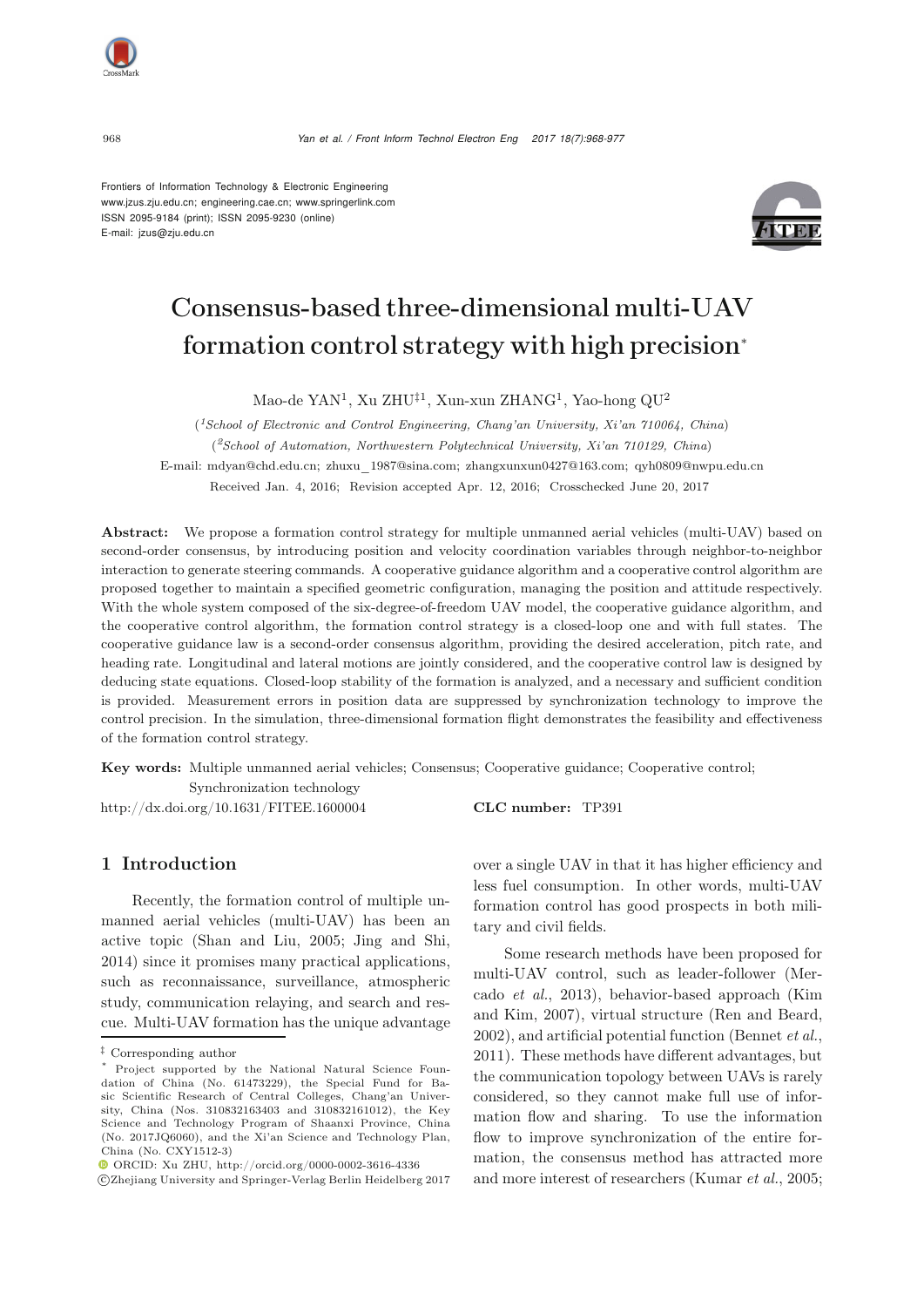[Kuriki and Namerikawa](#page-9-7), [2013\)](#page-9-7). The consensus algorithms require only neighbor-to-neighbor interaction and carry out a decentralized control strategy, which minimizes power consumption, increases stealth, and improves th[e](#page-9-8) [scalability](#page-9-8) [of](#page-9-8) [the](#page-9-8) [formation](#page-9-8) [\(](#page-9-8)Kuriki and Namerikawa, [2014](#page-9-8)).

Consensus can make the formation evolve as a rigid body in a given direction with some given orientation and maintain the geometric relationship. For more specific formation flight problems of UAVs, the consensus is that the vehicles should be able to achieve tracking for the given velocity, heading, and altitude commands [\(Kumar](#page-9-6) *et al.*, [2005\)](#page-9-6). Some effort of consensus has been devoted to multi-UAV formation control. A consensus-based feedback linearization method has been proposed to maintain a specified time-varying geometric configuration for formation flight (Seo *[et al.](#page-9-9)*, [2009](#page-9-9)). The formation guidance problem can also be solved by consensus theory [\(Chen and Zhang](#page-9-10), [2013](#page-9-10)). For collision-avoidance of multiple UAVs, a consensus strategy coupled with artificial potential [function](#page-9-8) [has](#page-9-8) [been](#page-9-8) [proposed](#page-9-8) [\(](#page-9-8)Kuriki and Namerikawa, [2014\)](#page-9-8). A testbed was even constructed to validate the consensus algorithm, using a global positioning system [\(Aldo](#page-9-11) *et al.*, [2010\)](#page-9-11).

However, most of the existing literature on consens[us](#page-9-12) [recognizes](#page-9-12) [the](#page-9-12) [UAV](#page-9-12) [as](#page-9-12) [a](#page-9-12) [point](#page-9-12) [mass](#page-9-12) [\(](#page-9-12)Wang *et al.*, [2010](#page-9-12); Li *[et al.](#page-9-13)*, [2012\)](#page-9-13). Some scholars assumed that an automatic pilot operates in the inner loop and its executive capability is infinite (Bai *[et al.](#page-9-14)*, [2009](#page-9-14)). Both the above assumptions are too idealistic to be used in practice. Moreover, the relationship between cooperative guidance and cooperative control is seldom studied.

Besides, to decrease the influence of disturbances and measurement errors, some methods have been found and adopted, such as proportionalintegral-derivative (PID) control [\(Xiao](#page-9-15) *et al.*, [2011\)](#page-9-15),  $H_{\infty}$  control [\(Wang](#page-9-16) *et al.*, [2012\)](#page-9-16), sliding mode control (Hou *[et al.](#page-9-17)*, [2011](#page-9-17)), and model predictive control [\(Annamalai](#page-9-18) *et al.*, [2015](#page-9-18)). Unfortunately, PID control cannot suppress nonlinear disturbances, and  $H_{\infty}$  control is conservative in finding a weight function. Though the common sliding-mode controller is easily designed and invariant with the change of system parameters and disturbances, the oscillation caused by discontinuous control restricts its application. Model predictive control has shown better performance than the traditional linear quadratic Gaussian (LQG). Hence, it is expected that higher control accuracy of the formation can be acquired through an effective and efficient way to reduce disturbances and measurement errors.

Therefore, it is of great need to solve these critical problems and advance consensus in application. In this study, we focus on formation control using consensus with high precision. Compared to [Fukushima](#page-9-19) *et al.* [\(2013\)](#page-9-19), instead of generating a number of subproblems and solving optimization problems, our formation control strategy involves less computational burden. Compared to [Ren](#page-9-20) [\(2006](#page-9-20)), our formation control strategy is closedloop and with full states, as the whole system consists of the six-degree-of-freedom UAV model as well as the cooperative guidance and cooperative control algorithms. A cooperative guidance algorithm and a cooperative control algorithm are proposed and united. To clearly demonstrate the relationship between cooperative guidance and cooperative control, the coordination variable is used as the key connection point, and cooperative control is treated as the inner loop of cooperative guidance. To improve the control accuracy of the formation, measurement errors in sensor data are reduced by synchronization technology.

## 2 Problem formulation and background

Consider a formation of  $n$  identical UAVs, each denoted by  $U_i$   $(i \in \{1, 2, ..., n\})$ . They constitute a directed graph  $\mathcal{G} = \{V, \mathcal{E}\}\$ , where  $V =$  $\{U_1, U_2, \ldots, U_n\}$  is the set of nodes, and  $\mathcal{E} \subseteq \mathcal{V} \times \mathcal{V}$  is the set of edges in which an edge of the graph  $G$  is denoted by  $e_{ij}$ . Note that  $e_{ij}$  is a directed edge from  $U_j$ to  $U_i$  such that  $U_i$  can obtain information composed of position and velocity from  $U_i$ . The set of neighbors for  $U_i$  is denoted by  $\mathcal{N}_i = \{U_j \in \mathcal{V} : e_{ij} \in \mathcal{E}\}\.$  Define a non-negative adjacency weight  $a_{ij}$  associated with the edge  $e_{ij}$ . Moreover, assume that  $a_{ii} = 0$  for all  $U_i \in \mathcal{V}$ .

After describing the communication topology, choosing the coordination variables becomes another major issue of consensus, as consistent coordination variables are the final objective. Position and velocity coordination variables are selected such that velocity  $V_i$  can be used as velocity coordination variables directly, whereas the choice of the position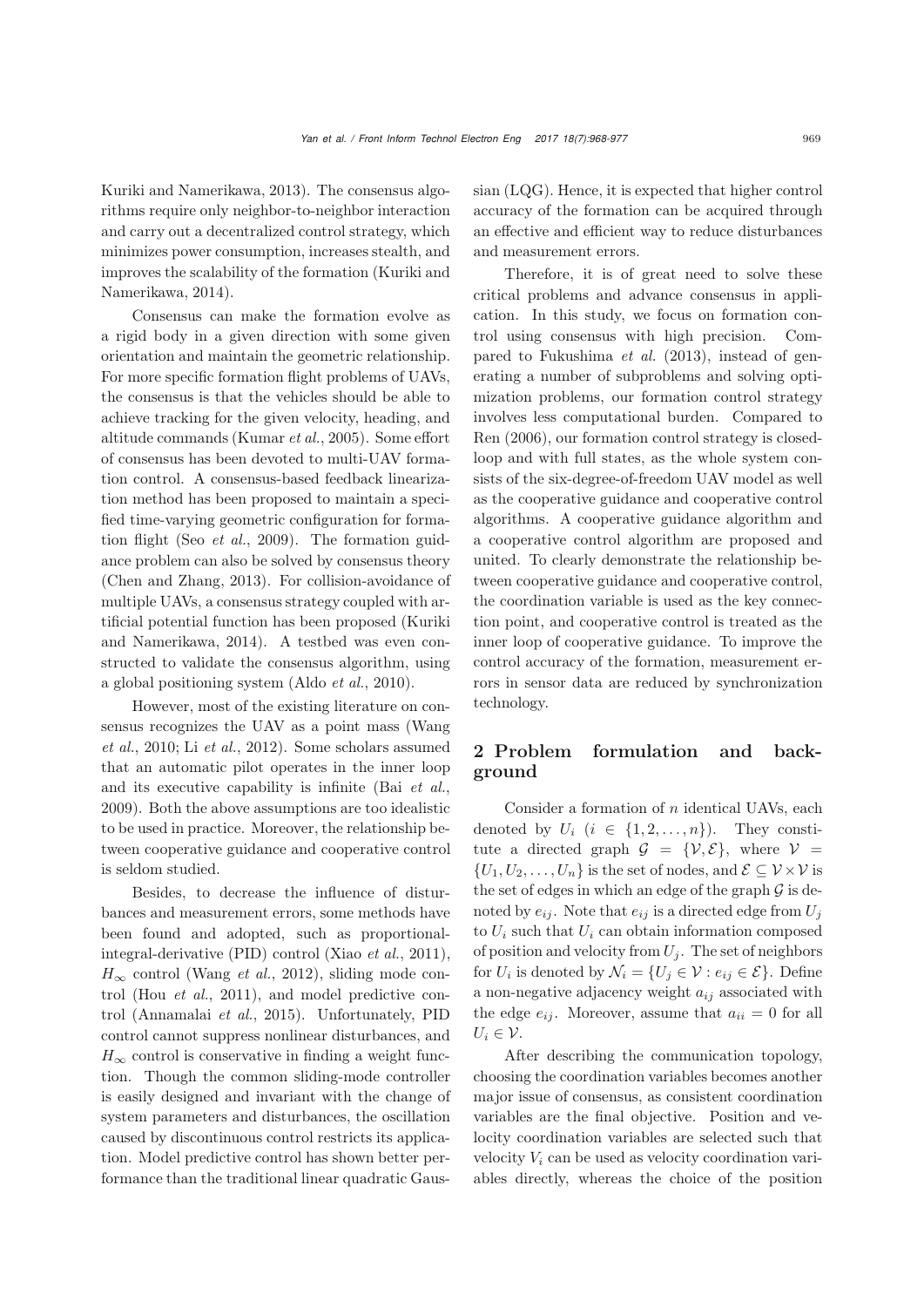coordination variables is more complicated.

For this purpose, the definition of the position coordination variable will be given. It is defined as a reference point  $\rho_{iF}$ , and the position vector from  $U_i$ to its reference point is denoted by  $\rho_{iF}^d$ . The geometric configuration and position coordination variables are demonstrated in Fig. 1 in both the unsteady case and the steady case.



Fig. 1 Position coordination variable  $\rho_{i}$ <sub>F</sub>: (a) unsteady case; (b) steady case

Suppose that the predefined geometric configuration of the formation is known. The position coordination variable is obtained by vector computation:

$$
\rho_{i\mathrm{F}} = \rho_i + \rho_{i\mathrm{F}}^{\mathrm{d}}.
$$
 (1)

If  $\rho_{iF} \rightarrow \rho_{iF}$  as  $t \rightarrow \infty$ , the formation is achieved as in Fig. 1b.

## 3 Multi-UAV formation control

A multi-UAV formation control system consists of a cooperative guidance system and a cooperative control system. The cooperative control system aims to control the attitude in the inner loop, and the cooperative guidance system is used to control the position in the outer loop, where the output of the outer loop is used as the input of the inner loop. As measurement errors and synchronization errors can significantly degrade the system performance, synchronization technology is used to suppress these errors and improve the control accuracy of the multi-UAV formation system. The structure of the multi-UAV formation control is depicted in Fig. 2.

#### 3.1 Cooperative guidance

A second-order consensus algorithm is adopted to design the cooperative guidance system. Longitudinal, lateral, and altitudinal channels are designed,



Fig. 2 Structure of the multi-UAV formation control

respectively, as follows:

$$
\begin{cases}\n\dot{V}_{x_i}^{\mathbf{g}} = -\sum_{j \in \mathcal{N}_i} a_{ij} [x_{i\mathbf{F}} - x_{j\mathbf{F}} - \gamma \dot{x}_{ij}], \\
\dot{V}_{y_i}^{\mathbf{g}} = -\sum_{j \in \mathcal{N}_i} a_{ij} [y_{i\mathbf{F}} - y_{j\mathbf{F}} - \gamma \dot{y}_{ij}], \\
\dot{V}_{z_i}^{\mathbf{g}} = -\sum_{j \in \mathcal{N}_i} a_{ij} [z_{i\mathbf{F}} - z_{j\mathbf{F}} - \gamma \dot{z}_{ij}],\n\end{cases}
$$
\n(2)

where  $\gamma$  is a positive constant greater than 1 and  $\dot{\rho}_{ij} = (\dot{x}_{ij}, \dot{y}_{ij}, \dot{z}_{ij})^{\mathrm{T}}$  is the relative speed of  $U_j$  to  $U_i$ :

$$
\begin{cases} \n\dot{x}_{ij} = \dot{x}_i - \dot{x}_j, \\ \n\dot{y}_{ij} = \dot{y}_i - \dot{y}_j, \\ \n\dot{z}_{ij} = \dot{z}_i - \dot{z}_j. \n\end{cases}
$$

Though  $\rho_{i\text{F}}$  is different from each other in the beginning, by controlling the three components of the acceleration given in Eq. (2) in the ground coordination system, the formation is stable if  $\rho_{i\text{F}} \rightarrow \rho_{i\text{F}}$ as  $t \to \infty$ . Define the acceleration vector  $\dot{V}_i^{\text{g}} =$  $(\dot{V}_{x_i}^{\text{g}}, \dot{V}_{y_i}^{\text{g}}, \dot{V}_{z_i}^{\text{g}})^{\text{T}}$ . To further design the formationkeeping algorithm based on consensus,  $\dot{\boldsymbol{V}}^{\mathrm{g}}_i$  is transformed into a set of real guidance orders  $\dot{V}^{\rm g}_i, \dot{\theta}^{\rm g}_i, \dot{\psi}^{\rm g}_i,$ which are the desired acceleration, pitch rate, and heading rate, respectively:

$$
\dot{V}_i^g = \sqrt{\left(\dot{V}_{x_i}^g\right)^2 + \left(\dot{V}_{y_i}^g\right)^2 + \left(\dot{V}_{z_i}^g\right)^2},\qquad(3)
$$
\n
$$
\dot{\theta}_i^g = \frac{d}{dt} \left[ \arctan\left(\frac{V_{z_i}^g}{V^g}\right) \right]
$$

$$
\begin{aligned}\n\tilde{i} &= \frac{d}{dt} \left[ \frac{\arctan\left(\frac{\overline{V}_{x_i}^g}{V_{x_i}^g}\right)}{\left(\int_0^t \dot{V}_{x_i}^g dt\right)^2 + \left(\int_0^t \dot{V}_{z_i}^g dt\right)^2},\n\end{aligned} \tag{4}
$$

$$
\psi_i^{\rm g} = \frac{\mathrm{d}}{\mathrm{d}t} \left[ \arctan\left(\frac{V_{y_i}^{\rm g}}{V_{x_i}^{\rm g}}\right) \right] \n= \frac{\dot{V}_{y_i}^{\rm g} \int_0^t \dot{V}_{x_i}^{\rm g} \mathrm{d}t - \dot{V}_{x_i}^{\rm g} \int_0^t \dot{V}_{y_i}^{\rm g} \mathrm{d}t}{\left(\int_0^t \dot{V}_{x_i}^{\rm g} \mathrm{d}t\right)^2 + \left(\int_0^t \dot{V}_{y_i}^{\rm g} \mathrm{d}t\right)^2}.
$$
\n(5)

For simplicity, define a new cooperative guidance law as follows:

$$
\boldsymbol{v}_{i} = \left[\dot{V}_{i}^{\text{g}}, \dot{\theta}_{i}^{\text{g}}, \dot{\psi}_{i}^{\text{g}}\right]^{\text{T}}.
$$
 (6)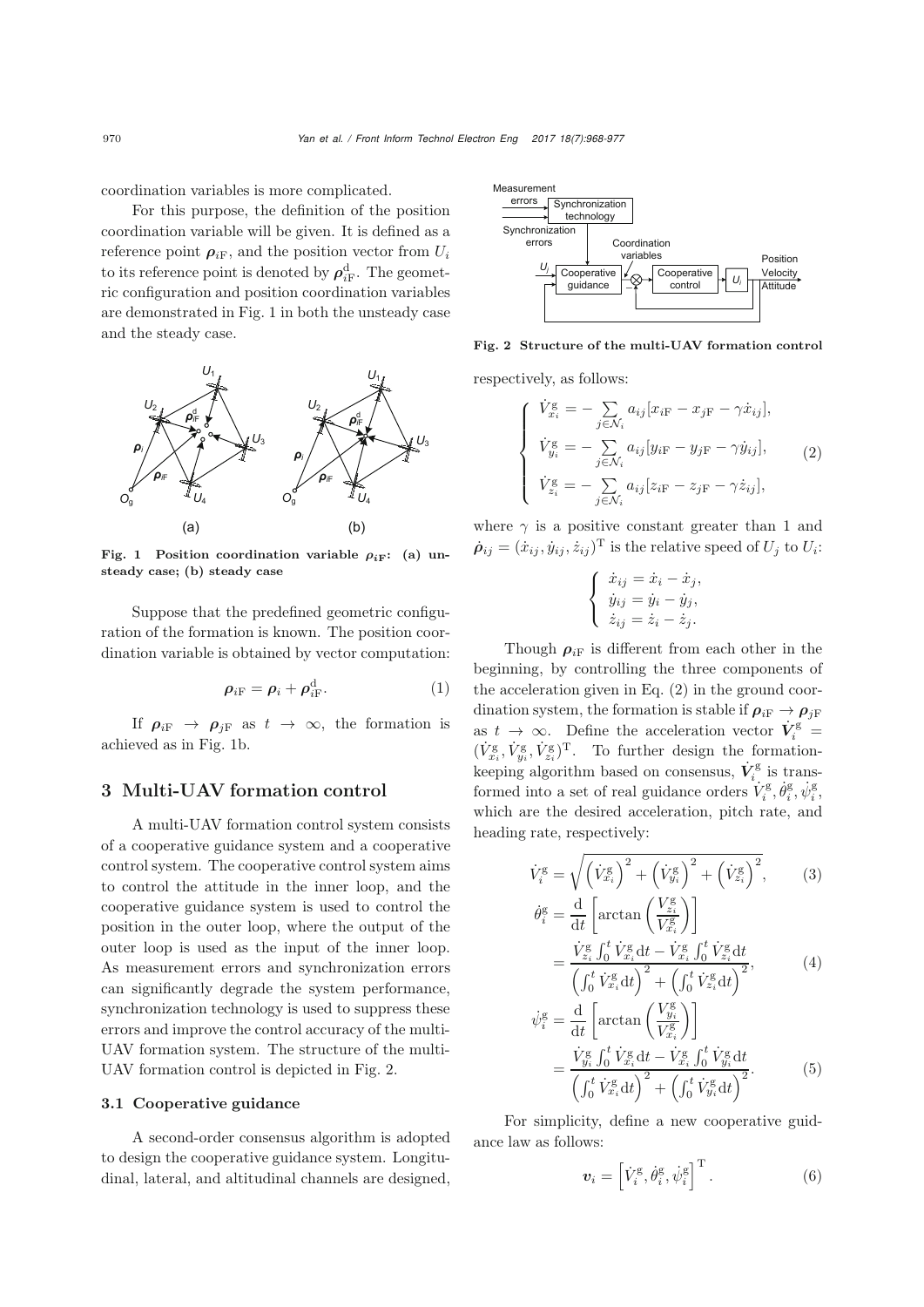The formation can realize stability by Eq. (6) with the corresponding cooperative control system.

#### 3.2 Cooperative control

A cooperative control law will be designed and divided into two channels, as the six-degree-offreedom dynamics model of UAV is composed of longitudinal and lateral channels. Linear state equations for the longitudinal channel are given by

$$
\begin{cases}\n\dot{x}_i^{\text{long}} = A^{\text{long}} x_i^{\text{long}} + B^{\text{long}} u_i^{\text{long}},\\ \ny_i^{\text{long}} = C^{\text{long}} x_i^{\text{long}},\n\end{cases} (7)
$$

where  $\boldsymbol{x}_i^{\text{long}} = [V_i, \alpha_i, \theta_i, q_i, \delta_{t_i}, \delta_{e_i}]^{\text{T}}$  are the state variables,  $\mathbf{u}_i^{\text{long}} = [\delta_{t_i,d}, \delta_{e_i,d}]^{\text{T}}$  are the inputs, and  $y_i^{\text{long}} = [V_i, \theta_i]^{\text{T}}$  are the outputs. Note that  $\delta_{\text{t}_i}, \delta_{\text{e}_i}$ and  $\delta_{t_i,d}, \delta_{e_i,d}$  represent the actual and desired thrust offsets and elevator deflections, respectively. The detailed form of  $\dot{x}_i^{\text{long}}$  is shown in Eq. (8) (in the next page), while the detailed form of  $y_i^{\text{long}}$  is as follows:

$$
\begin{bmatrix} V_i \\ \theta_i \end{bmatrix} = \begin{bmatrix} 1 & 0 & 0 & 0 & 0 & 0 \\ 0 & 0 & 1 & 0 & 0 & 0 \end{bmatrix} \begin{bmatrix} V_i \\ \alpha_i \\ \theta_i \\ q_i \\ \delta_{t_i} \\ \delta_{e_i} \end{bmatrix} .
$$
 (9)

The linear state equations for the lateral channel

are

$$
\begin{cases} \dot{\boldsymbol{x}}_i^{\mathrm{lat}} = \boldsymbol{A}^{\mathrm{lat}} \boldsymbol{x}_i^{\mathrm{lat}} + \boldsymbol{B}^{\mathrm{lat}} \boldsymbol{u}_i^{\mathrm{lat}}, \\ y_i^{\mathrm{lat}} = \boldsymbol{C}^{\mathrm{lat}} \boldsymbol{x}_i^{\mathrm{lat}}, \end{cases} (10)
$$

where  $\mathbf{x}_i^{\text{lat}} = [\beta_i, \phi_i, \psi_i, p_i, r_i, \delta_{a_i}, \delta_{r_i}]^{\text{T}}$  are the state variables,  $\mathbf{u}_i^{\text{lat}} = [\delta_{a_i,d}, \delta_{r_i,d}]^{\text{T}}$  are the inputs, and  $y_i^{\text{lat}} = \psi_i$  is the output. Note that  $\delta_{a_i}, \delta_{r_i}$  and  $\delta_{a_i,d}, \delta_{r_i,d}$  represent the actual and desired aileron and rudder deflections, respectively. The detailed form of  $\dot{x}_i^{\text{lat}}$  is shown in Eq. (11) (in the next page), while the detailed form of  $y_i^{\text{lat}}$  is as follows:

$$
\psi_{i} = \begin{bmatrix} 0 & 0 & 1 & 0 & 0 & 0 & 0 \end{bmatrix} \begin{bmatrix} \beta_{i} \\ \phi_{i} \\ \psi_{i} \\ p_{i} \\ r_{i} \\ \delta_{a_{i}} \\ \delta_{r_{i}} \end{bmatrix} .
$$
 (12)

Then longitudinal and lateral equations can be

expressed in a unified form as follows:

$$
\begin{cases}\n\dot{\bar{x}}_i = \bar{A}\bar{x}_i + \bar{B}u_i = \bar{A}\begin{bmatrix} x_i^{\text{long}} \\ x_i^{\text{lat}} \end{bmatrix} + \bar{B}\begin{bmatrix} u_i^{\text{long}} \\ u_i^{\text{lat}} \end{bmatrix}, \\
\bar{y}_i = \bar{C}\bar{x}_i = \bar{C}\begin{bmatrix} x_i^{\text{long}} \\ x_i^{\text{lat}} \end{bmatrix}, \\
\text{where } \bar{A} = \begin{bmatrix} A^{\text{long}} & 0 \\ 0 & A^{\text{lat}} \end{bmatrix}, \ \bar{B} = \begin{bmatrix} B^{\text{long}} & 0 \\ 0 & B^{\text{lat}} \end{bmatrix},\n\end{cases}
$$
\n(13)

 $\bar{C} \ =\ \left[C^{\text{long}},\; C^{\text{lat}}\right]^{\text{T}},\; \bar{x}_i \ =\ \left[\left[x_i^{\text{long}}\right]^{\text{T}},\; \left[x_i^{\text{lat}}\right]^{\text{T}}\right]^{\text{T}}\; \text{are}$ the total state variables, input  $\mathbf{u}_i$  are the four actuators, and  $\bar{y}_i = \left[ [\bm{y}_i^{\text{long}}]^{\text{T}}, y_i^{\text{lat}} \right]^{\text{T}}$  are the outputs.

Next, the cooperative control algorithm will be designed, whose structure is depicted in Fig. 3.



Fig. 3 Structure of the cooperative control algorithm

The control errors of  $\bar{y}_i$  are indicated as

$$
e_{\bar{y}_i} = \bar{y}_i - \int_0^t v_i dt.
$$
 (14)

Computing differentials of Eqs.  $(13)$  and  $(14)$ , we obtain

$$
\frac{\mathrm{d}}{\mathrm{d}t}\dot{\bar{x}}_i = \bar{A}\dot{\bar{x}}_i + \bar{B}\dot{u}_i,\tag{15}
$$

$$
\frac{\mathrm{d}}{\mathrm{d}t} \mathbf{e}_{\bar{\mathbf{y}}_i} = \bar{\mathbf{C}} \dot{\bar{\mathbf{x}}}_i - \mathbf{v}_i. \tag{16}
$$

It is easy to see that

$$
\frac{\mathrm{d}}{\mathrm{d}t} \begin{bmatrix} \dot{\bar{x}}_i \\ e_{\bar{y}_i} \end{bmatrix} = \begin{bmatrix} \bar{A} & 0 \\ \bar{C} & 0 \end{bmatrix} \begin{bmatrix} \dot{\bar{x}}_i \\ e_{\bar{y}_i} \end{bmatrix} + \begin{bmatrix} \bar{B} \\ 0 \end{bmatrix} \dot{u}_i + \begin{bmatrix} 0 \\ -v_i \end{bmatrix} . \tag{17}
$$

If system (17) is controllable, it should satisfy

$$
rank\left[\begin{array}{cc}\n\bar{A} & 0\\
\bar{C} & 0\n\end{array}\right] = n_{\bar{A}} + n_{\bar{C}},
$$
\n(18)

where  $n_{\bar{A}}$  and  $n_{\bar{C}}$  are the ranks of matrices  $\bar{A}$  and  $\bar{C}$ , respectively. The input for both longitudinal and lateral motions of the cooperative control law is

$$
\boldsymbol{u}_i = \boldsymbol{K}_1 \bar{\boldsymbol{x}}_i + \boldsymbol{K}_2 \int_0^t \boldsymbol{e}_{\bar{\boldsymbol{y}}_i} \mathrm{d}t,\tag{19}
$$

where  $K_1$  and  $K_2$  are feedback gains of the cooperative control law, selected using the pole placement method [\(Liu and Tang](#page-9-21), [2000](#page-9-21)).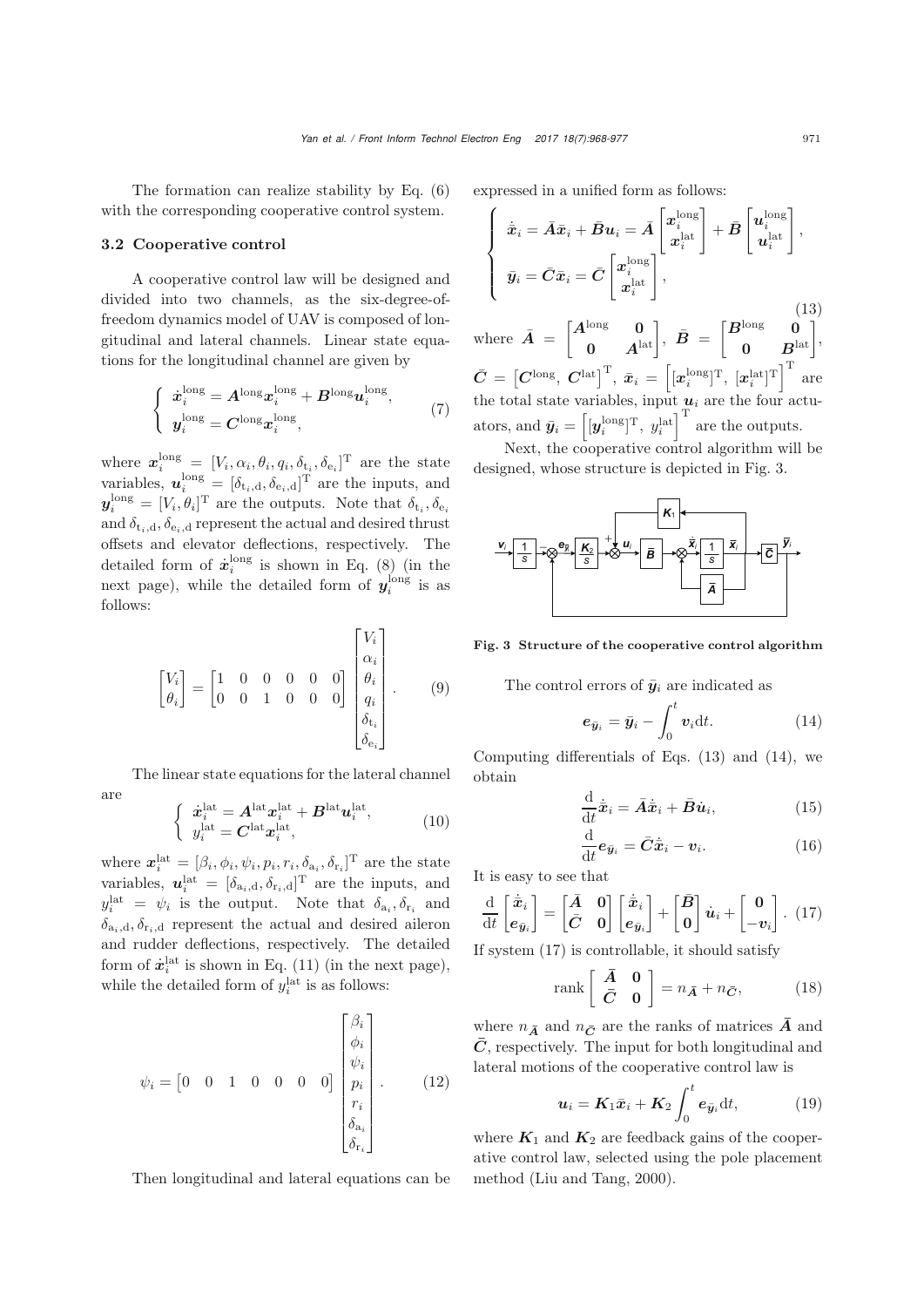$$
\left[\begin{array}{c} \dot{V}_i \\ \dot{\alpha}_i \\ \dot{\theta}_i \\ \dot{\theta}_i \\ \dot{\delta}_{\dot{e}_i} \\ \end{array}\right] = \left[\begin{array}{cccc} X_V + X_{\rm tV} \cos \alpha_{\rm e} & X_{\rm a} & -g \cos \mu_{\rm e} & 0 \\ Z_V - X_{\rm tV} \sin \alpha_{\rm e} & Z_{\alpha} & -g \sin \mu_{\rm e} & 0 \\ V - Z_{\dot{\alpha}} & \bar{V} - Z_{\dot{\alpha}} & \bar{V} - Z_{\dot{\alpha}} \\ 0 & 0 & 0 & 1 \\ \dot{\delta}_{\dot{e}_i} \\ \delta_{\dot{e}_i} \\ \end{array}\right] = \left[\begin{array}{cccc} X_V + X_{\rm tV} \cos \alpha_{\rm e} & X_{\rm a} & -g \cos \mu_{\rm e} & 0 \\ Z_V - Z_{\dot{\alpha}} & \bar{V} - Z_{\dot{\alpha}} & \bar{V} - Z_{\dot{\alpha}} \\ 0 & 0 & 0 & 1 \\ \bar{\delta}_{\dot{e}_i} \\ 0 & 0 & 0 & 0 \\ 0 & 0 & 0 & 0 \\ \end{array}\right. \label{eq:V1}
$$

$$
\begin{array}{cc}\n0 & 0 & 0 \\
0 & 0 & 0 \\
0 & 0 & 0 \\
0 & 0 & 0 \\
-\frac{1}{T_{\rm t}} & 0 & 0 \\
0 & -\frac{1}{T_{\rm e}}\n\end{array}\n\left[\n\begin{array}{c}\nV_i \\
\alpha_i \\
\alpha_i \\
\delta_{\epsilon_i}\n\end{array}\n\right]\n+\n\left[\n\begin{array}{c}\nX_{\delta_{\rm t}}\cos\alpha_{\rm e} & X_{\delta_{\rm e}} \\
-\frac{-X_{\delta_{\rm t}}\sin\alpha_{\rm e}}{V - Z_{\dot{\alpha}}} & \frac{Z_{\delta_{\rm e}}}{V - Z_{\dot{\alpha}}} \\
0 & 0 & 0 \\
V - Z_{\dot{\alpha}} & \frac{M_{\dot{\alpha}}Z_{\delta_{\rm e}}}{V - Z_{\dot{\alpha}}} + M_{\delta_{\rm e}} \\
-\frac{1}{T_{\rm t}} & 0 & 0 \\
0 & -\frac{1}{T_{\rm e}}\n\end{array}\n\right]\n\left[\n\begin{array}{c}\n\delta_{\rm t_i,d} \\
\delta_{\rm e_i,d}\n\end{array}\n\right].\n\tag{8}
$$

$$
\begin{bmatrix}\n\dot{\beta}_{i} \\
\dot{\phi}_{i} \\
\dot{\psi}_{i} \\
\dot{p}_{i} \\
\dot{\delta}_{i} \\
\dot{\delta}_{i} \\
\dot{\delta}_{r_{i}}\n\end{bmatrix} = \begin{bmatrix}\n\frac{Y_{\beta}}{V} & \frac{g \cos \mu_{e}}{V} & 0 & \frac{Y_{p}}{V} & \frac{Y_{r} - V}{V} & 0 & 0 \\
0 & 0 & 0 & \frac{\cos \mu_{e}}{\cos \theta_{e}} & \frac{\sin \mu_{e}}{\sin \theta_{e}} & 0 & 0 \\
0 & 0 & 0 & 0 & 1 & 0 & 0 \\
\frac{\dot{\nu}_{i}}{\dot{\gamma}_{i}} & \frac{V_{\beta}}{V} & \frac{V_{\gamma}}{V} & 0 & 0 \\
N_{\beta}^{*} & 0 & 0 & L_{p}^{*} & L_{r}^{*} & 0 & 0 \\
0 & 0 & 0 & N_{p}^{*} & N_{r}^{*} & 0 & 0 \\
0 & 0 & 0 & 0 & 0 & -\frac{1}{T_{a}} & 0 \\
0 & 0 & 0 & 0 & 0 & 0 & -\frac{1}{T_{r}}\n\end{bmatrix} \begin{bmatrix}\n\beta_{i} \\
\phi_{i} \\
\psi_{i} \\
p_{i} \\
\delta_{i} \\
\delta_{i} \\
\delta_{r_{i}}\n\end{bmatrix} + \begin{bmatrix}\n\frac{Y_{\delta a}}{V} & \frac{Y_{\delta r}}{V} \\
\frac{Y_{\delta a}}{V_{\delta a}} & \frac{Y_{\delta r}}{V} \\
\frac{Y_{\delta a}}{V_{\delta a}} & \frac{Y_{\delta r}}{V_{\delta r}} \\
\frac{Y_{\delta a}}{V_{\delta a}} & \frac{Y_{\delta r}}{V_{\delta a}}\n\end{bmatrix} .
$$
\n(11)

#### 3.3 Stability analysis

Generally, providing the consistent criterion is very essential for a consensus algorithm. Afterward, the focus of this part is analyzing the closed-loop stability of the multi-UAV formation system with the cooperative guidance law (6) and the cooperative control law (19).

Using state equations and matrix analysis to obtain the necessary and sufficient condition, the theoretical deduction process for obtaining the consistent criteria is divided into five steps. Beginning from the cooperative control law (19), state equations of the whole formation will be given step by step. More precisely, it is necessary to deduce the close-loop state equations of a single UAV using the cooperative control law before computing state equations of the whole formation.

Then the process for obtaining the consistent

criterion is given as follows:

1. For simplicity, Eq. (19) can be expressed in the observable canonical form, the detailed process of which can be found in [Shi](#page-9-22) [\(2008](#page-9-22)):

$$
\begin{cases} \dot{\boldsymbol{x}}_i^{\mathrm{o}} = A^{\mathrm{o}} \boldsymbol{x}_i^{\mathrm{o}} + B^{\mathrm{o}} \boldsymbol{e}_{\bar{y}_i}, \\ \boldsymbol{u}_i = C^{\mathrm{o}} \boldsymbol{x}_i^{\mathrm{o}}, \end{cases} \tag{20}
$$

where  $x_i^{\circ}$  are the state variables of the observable canonical form.

2. Compared with Eqs. (13) and (20), the cooperative control law (19) is united with the UAV model, obtaining state equations from  $e_{\bar{y}_i}$  to  $\bar{y}_i$ :

$$
\begin{cases} \dot{x}_i^e = A^e x_i^e + B^e e_{\bar{y}_i}, \\ \bar{y}_i = C^e x_i^e, \end{cases}
$$
 (21)

 $\bm{A}^{\text{e}} \;\; = \;\; \left(\bm{I} - \begin{bmatrix} \bm{0} & \bar{\bm{B}} \bm{C}^{\text{o}} \bm{A}^{\text{o}} \ \bm{0} \end{bmatrix} \right)^{-1} \left[\vec{A}\right]$ *A*<sup>o</sup> ,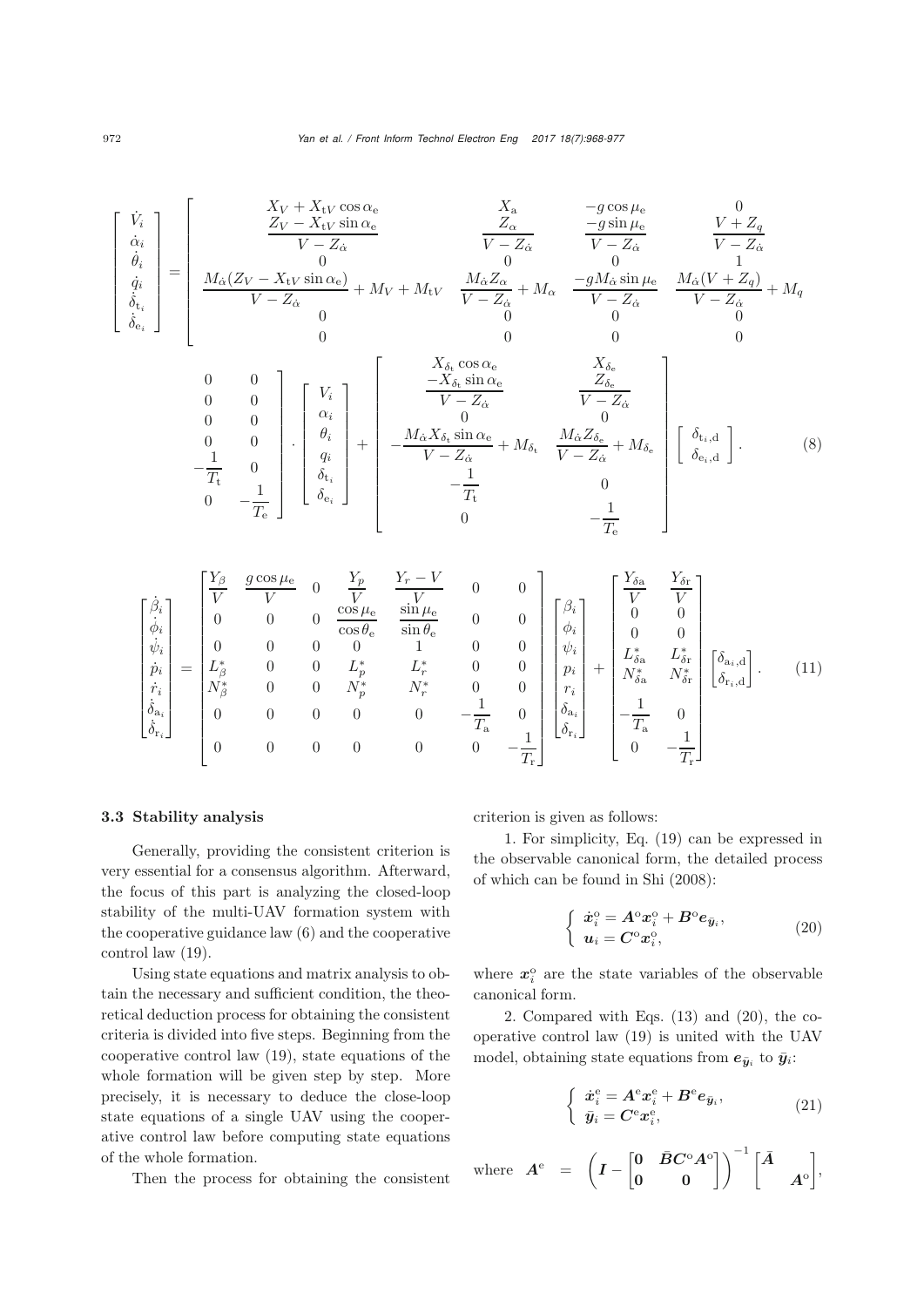$B^{\rm e} = \left(I - \begin{bmatrix} 0 & \bar B C^{\rm o} A^{\rm o} \ 0 & 0 \end{bmatrix} \right)^{-1} \begin{bmatrix} -\bar B C^{\rm o} (A^{\rm o})^{-1} B^{\rm o} \ B^{\rm o} \end{bmatrix}$ *B*<sup>o</sup> ,  $C^{\text{e}} = [\bar{C}, 0]$ , and  $\boldsymbol{x}_{i}^{\text{e}} = [[\bar{x}_{i}]^{\text{T}}, [x_{i}^{\text{o}}]^{\text{T}}]^{\text{T}}$  are the state variables.

3. There exists  $\dot{\mathbf{e}}_{\bar{\mathbf{y}}_i} = \dot{\bar{\mathbf{y}}}_i - \mathbf{v}_i$ , and the closedloop state equations for a single UAV are obtained as

$$
\begin{cases} \dot{x}_i^{\rm a} = A^{\rm a} x_i^{\rm a} + B^{\rm a} v_i, \\ \bar{y}_i = C^{\rm a} x_i^{\rm a}, \end{cases} \tag{22}
$$

where  $A^{\text{a}} = \begin{bmatrix} 0 & I \\ 0 & \bar{A} \end{bmatrix}$  $\bar{\bm{0}}$   $\bar{\bm{A}} + \bar{\bm{B}} \bar{\bm{C}}$ is the state matrix,

 $B^{\mathrm{a}} = \left[ \begin{array}{c} 0 \ 0 \end{array} \right]$  $-B^e$ is the input matrix,  $C^{\mathbf{a}} = [C^{\mathbf{e}}, 0]$ 

is the output matrix,  $\mathbf{x}_i^{\mathbf{a}} = \left[ [\mathbf{x}_i^{\mathbf{e}}]^{\mathrm{T}}, [\dot{\mathbf{x}}_i^{\mathbf{e}}]^{\mathrm{T}} \right]^{\mathrm{T}}$  are the state variables, and the input  $v_i$  is the cooperative order defined in Eq. (6).

4. The state equations of the whole formation are given by

$$
\begin{cases} \dot{x}^{\text{all}} = A^{\text{all}} x^{\text{all}} + B^{\text{all}} u^{\text{all}},\\ y^{\text{all}} = C^{\text{all}} x^{\text{all}}, \end{cases}
$$
 (23)

where  $x^{\text{all}} = [[x_1^{\text{a}}]^{\text{T}}, [x_2^{\text{a}}]^{\text{T}}, \dots, [x_n^{\text{a}}]^{\text{T}}]$ ,  $y^{\text{all}} =$  $\begin{bmatrix} \bar{y}_1, \bar{y}_2, \ldots, \bar{y}_n \end{bmatrix}^{\mathrm{T}}, \; \bm{u}^{\text{all}} \; = \; \left[ v_1, v_2, \ldots, v_n \right]^{\mathrm{T}}, \; \bm{A}^{\text{all}} \; = \ \begin{bmatrix} \bar{v}_1, \bar{v}_2, \ldots, \bar{v}_n \end{bmatrix}^{\mathrm{T}}, \; \bm{A}^{\text{all}}$  $\text{diag}(\boldsymbol{A}^{\text{a}})_{n}, \quad \boldsymbol{B}^{\text{all}} = \text{diag}(\boldsymbol{B}^{\text{a}})_{n}, \quad \text{and} \quad \boldsymbol{C}^{\text{all}} =$  $diag(C^a)_n$ .

5. As  $v_i = [\dot{V}_i^{\text{g}}, \dot{\theta}_i^{\text{g}}, \dot{\psi}_i^{\text{g}}]^{\text{T}}$  in the cooperative guidance law  $(6)$ , nonlinear Eqs.  $(3)$ – $(5)$  are small linearized disturbances:

$$
v_i = H^{\rm a} \dot{V}_i^{\rm g}.
$$
 (24)

According to Eqs. (3)–(5), matrix  $\mathbf{H}^{\text{a}}$  can be deduced. Define  $\dot{V}^{\text{gall}} = \left[ [\dot{V}_1^{\text{g}}]^{\text{T}}, [\dot{V}_2^{\text{g}}]^{\text{T}}, \dots, [\dot{V}_n^{\text{g}}]^{\text{T}} \right]^{\text{T}}$ and  $\mathbf{H}^{\text{all}} = \text{diag}(\mathbf{H}^{\text{a}})_{n}$ , and then substitute Eq. (24) into Eq. (23) to obtain

$$
\begin{cases} \dot{x}^{\text{all}} = A^{\text{all}} x^{\text{all}} + B^{\text{all}} H^{\text{all}} \dot{V}^{\text{gal}},\\ y^{\text{all}} = C^{\text{all}} x^{\text{all}}. \end{cases} (25)
$$

There exists  $\dot{V}^{\text{gall}} = -(\Gamma \otimes I_3)y^{\text{all}}$  such that Eq. (23) can be transformed into a linear timeinvariant system, where '⊗' represents the Kronecker product and  $\Gamma$  is the expanded matrix of the communication topology [\(Shi, 2008\)](#page-9-22):

$$
\dot{x}^{\text{all}} = A^{\text{all}} x^{\text{all}} + B^{\text{all}} H^{\text{all}} \left( -(T \otimes I_3) y^{\text{all}} \right)
$$
  
=  $A^{\text{all}} x^{\text{all}} + B^{\text{all}} H^{\text{all}} \left( -(T \otimes I_3) C^{\text{all}} x^{\text{all}} \right)$   
=  $(A^{\text{all}} - B^{\text{all}} H^{\text{all}} (T \otimes I_3) C^{\text{all}}) x^{\text{all}}.$  (26)

Until now, the state equations Eq. (25) come to a linear time-invariant system without control input, which is caused by the initial condition. It is possible to analyze whether system (26) is stable or not. If and only if all non-zero eigenvalues of  $(A^{\text{all}} - B^{\text{all}} H^{\text{all}} (I \otimes I_3) C^{\text{all}})$  have negative real parts, system (26) is stable, which is a necessary and sufficient condition for the multi-UAV formation system with the cooperative guidance law (6) and the cooperative control law (19).

### 3.4 Synchronization technology

Measurement errors always exist in practice, which is harmful to formation control and will decrease the stability and accuracy. Under the influence of navigation and range finding, position data contain measurement errors:

$$
\begin{cases}\n x_i^* = x_i + \tilde{x}_i, \\
 y_i^* = y_i + \tilde{y}_i, \\
 z_i^* = z_i + \tilde{z}_i,\n\end{cases}
$$
\n(27)

where  $\tilde{x}_i$ ,  $\tilde{y}_i$ , and  $\tilde{z}_i$  are the measurement errors. Therefore, the measurement values  $x_i^*$ ,  $y_i^*$ , and  $z_i^*$ are used to replace the real values  $x_i$ ,  $y_i$ , and  $z_i$ , respectively. Define  $\rho_{i\text{F}}^* = (x_{i\text{F}}^*, y_{i\text{F}}^*, z_{i\text{F}}^*)^T$  as new position coordination variables:

$$
\rho_{i\mathrm{F}}^* = \rho_i^* + \rho_{i\mathrm{F}}^{\mathrm{d}}.\tag{28}
$$

Substitute Eq. (28) into Eq. (2) to obtain the acceleration for cooperative guidance:

$$
\begin{cases}\n\dot{V}_{x_i}^{\mathbf{g}} = -\sum_{j \in \mathcal{N}_i} a_{ij} [x_{i\mathbf{F}}^* - x_{j\mathbf{F}}^* - \gamma \dot{x}_{ij}^*], \\
\dot{V}_{y_i}^{\mathbf{g}} = -\sum_{j \in \mathcal{N}_i} a_{ij} [y_{i\mathbf{F}}^* - y_{j\mathbf{F}}^* - \gamma \dot{y}_{ij}^*], \\
\dot{V}_{z_i}^{\mathbf{g}} = -\sum_{j \in \mathcal{N}_i} a_{ij} [z_{i\mathbf{F}}^* - z_{j\mathbf{F}}^* - \gamma \dot{z}_{ij}^*].\n\end{cases} (29)
$$

To overcome the flaw, the synchronization technology is proposed, which works in an effective and efficient way because the technology uses the crosscoupling concept to synchronize the relative position tracking motion of the aircraft. For simplicity, the channel  $x$  is chosen to improve the control accuracy. It uses synchronization error:

$$
e_{x_i} = -\sum_{j \in \mathcal{N}_i} a_{ij} \left[ (x_{iF}^* - x_{jF}^*) + c_i (\dot{x}_{iF}^* - \dot{x}_{jF}^*) \right],
$$
\n(30)

which incorporates error information from different UAVs in the system to identify the performance of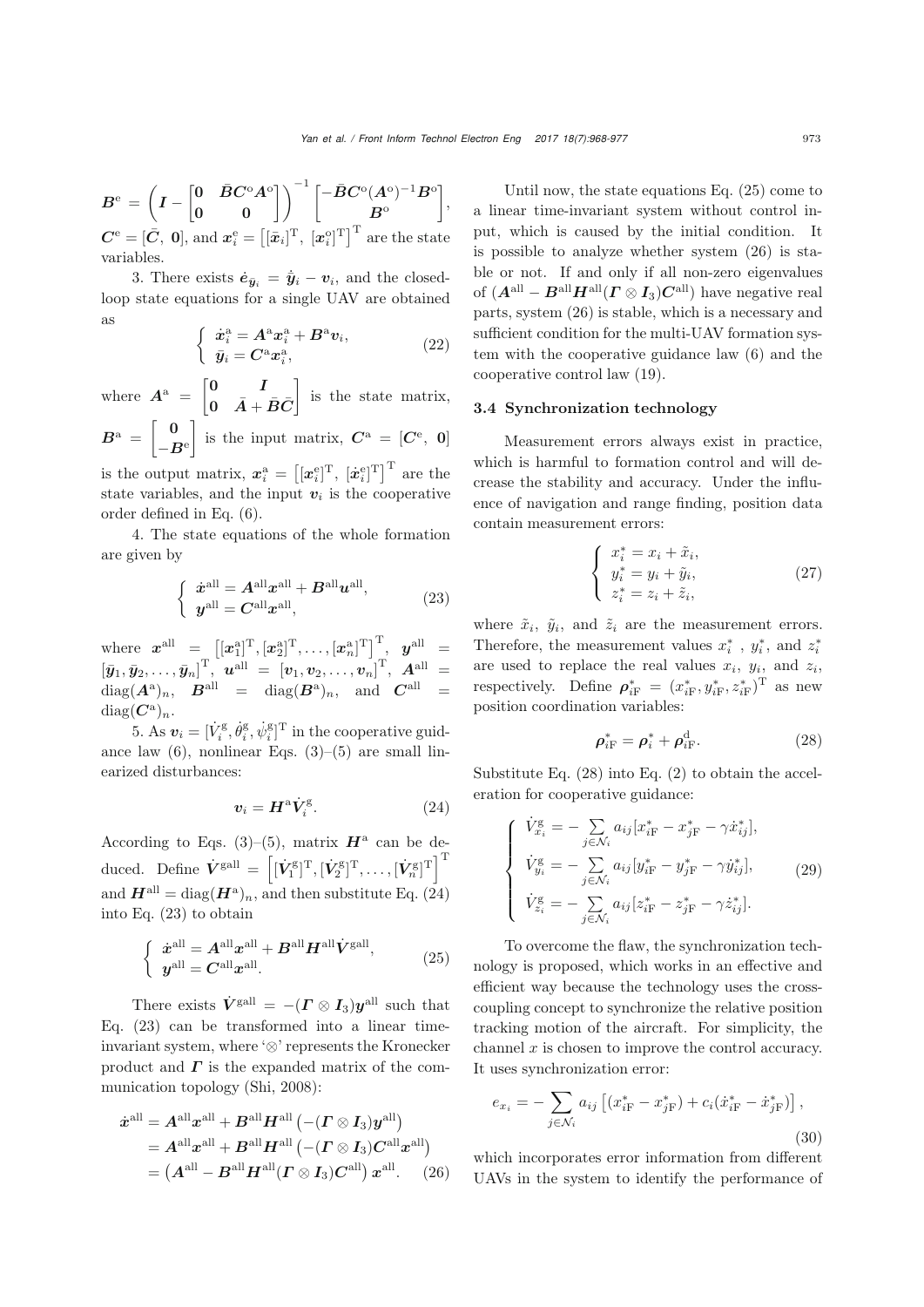synchronization. In Eq.  $(30)$ ,  $c_i$  is a positive constant less than 1. The cross-coupled error  $e_{x_i}^*$  then couples the measurement error  $\tilde{x}_i$  and synchronization error  $e_{x_i}$  through a positive synchronization gain  $d_{x_i}$ :

$$
e_{x_i}^* = \tilde{x}_i + d_{x_i} e_{x_i}.
$$
\n
$$
(31)
$$

The objective of the synchronization strategy is to drive  $e_{x_i}^*$  of each UAV in Eq. (31) to zero asymptotically by choosing proper gain values, implying that both  $\tilde{x}_i$  and  $e_{x_i}$  are driven to zero as well. Likewise, the cross-coupled errors  $e_{y_i}^*$  and  $e_{z_i}^*$  for y and  $\boldsymbol{z}$  channels are defined in the same way. Then let  $e_{x_i}^* = [e_{x_i}^*, e_{y_i}^*, e_{z_i}^*]^T$ , to calculate the modification  $\Delta V_i^{\rm g*}$ . The new modified trajectory command will be passed to Eq. (2). The new cooperative control law is  $\dot{V}_i^{\text{g}*} = \dot{V}_i^{\text{g}} + \Delta \dot{V}_i^{\text{g}*}$ , where  $\Delta \dot{V}_i^{\text{g}*}$  is the synchronization technology given by the state feedback:

$$
\Delta \dot{V}_i^{\mathrm{g}*} = \mathbf{K}_3 \mathbf{e}_i^* + \mathbf{K}_4 \int_0^t \mathbf{e}_i^* \mathrm{d}t,\tag{32}
$$

in which  $K_3$  and  $K_4$  are feedback gains of the synchronization technology, selected using the pole placement method [\(Liu and Tang](#page-9-21), [2000](#page-9-21)).

## 4 Numerical simulation

Using the six-degree-of-freedom dynamic UAV model (Eq. (13)), the multi-UAV formation control strategy is simulated with five aircrafts, where all UAVs are considered identical. The performance of the whole formation will be analyzed, where no collision avoidance algorithm is implemented. Each UAV weighs 85 kg with a wingspan of 2.4 m. Fig. 4 shows the communication network. An edge from  $U_j$  to  $U_i$ means that  $U_i$  can receive information from  $U_j$ .



Fig. 4 Communication topology

All the UAVs have to maintain an equilateral triangular formation, with side length of 8 m. Besides,

they do not fly at an identical altitude. Rather,  $U_2$ and  $U_3$  maneuver 4 m lower than  $U_1$ , while  $U_4$  and  $U_5$  are 8 m lower than  $U_1$ . However, the team does not start at the desired positions in the beginning.

The simulation time is 200 s, and each operation step takes 0.02 s. Simulations are performed for the cooperative guidance law (6) and the cooperative control law (19), where the synchronization technology (32) is also validated. The maximum velocity of the formation is 46 m/s and the minimum is  $32 \text{ m/s}$ . Other initial parameters of each UAV are given in Table 1.

Table 1 Initial parameters of each unmanned aerial vehicle

| UAV   | $\rho(t_0)$ (m)               | $V(t_0)$ (m/s) | $\theta(t_0)$ (°) | $\psi(t_0)$ (°) |
|-------|-------------------------------|----------------|-------------------|-----------------|
| $U_1$ | $[20, 5, 502]$ <sup>T</sup>   | 38.0           | $-2.3$            | 48.8            |
| $U_2$ | $[10, 10, 496]$ <sup>T</sup>  | 39.0           | $\left( \right)$  | 57.4            |
| $U_3$ | $[30, -5, 494]$ <sup>T</sup>  | 40.8           | 3.8               | 68.5            |
| $U_4$ | $[10, 5, 492]$ <sup>T</sup>   | 39.0           | 2.0               | 62.8            |
| $U_5$ | $[20, -10, 490]$ <sup>T</sup> | 40.0           | $-1.2$            | 53.0            |

There is white Gaussian noise in the measurement of position, with mean value of 0 m and variance of 1 m<sup>2</sup> in the  $x, y, z$  channels. Formation synchronization errors are defined as Eq. (30) with  $c = 0.2$ . The synchronization gains  $d_{x_i}, d_{y_i}, d_{z_i}$  in the synchronization technology (32) for these vehicles are all set to 0.3.

Applying the cooperative guidance law (6), the cooperative control law (19), and the suggested synchronization technology (32), Fig. 5 illustrates the position and attitude of the team, Fig. 6 depicts the cross-coupled errors, and Fig. 7 shows the comparison of both methods with and without synchronization technology (32).

Fig. 5 shows the velocity, pitch, heading, and the three-dimensional position. The trajectory of the team is represented clearly in Fig. 5d. Fig. 5e shows the three-dimensional position after stabilization in a short time, which is the last part of Fig. 5d. Only the last six sampling points are adopted within 0.1 s. It can be seen that position and attitude of the team do not satisfy the desired request in the beginning. Under the influence of the cooperative guidance law (6) and the cooperative control law (19), both position and attitude achieve consensus and the team stabilizes within 100 s; afterward, these UAVs maintain good triangular configuration.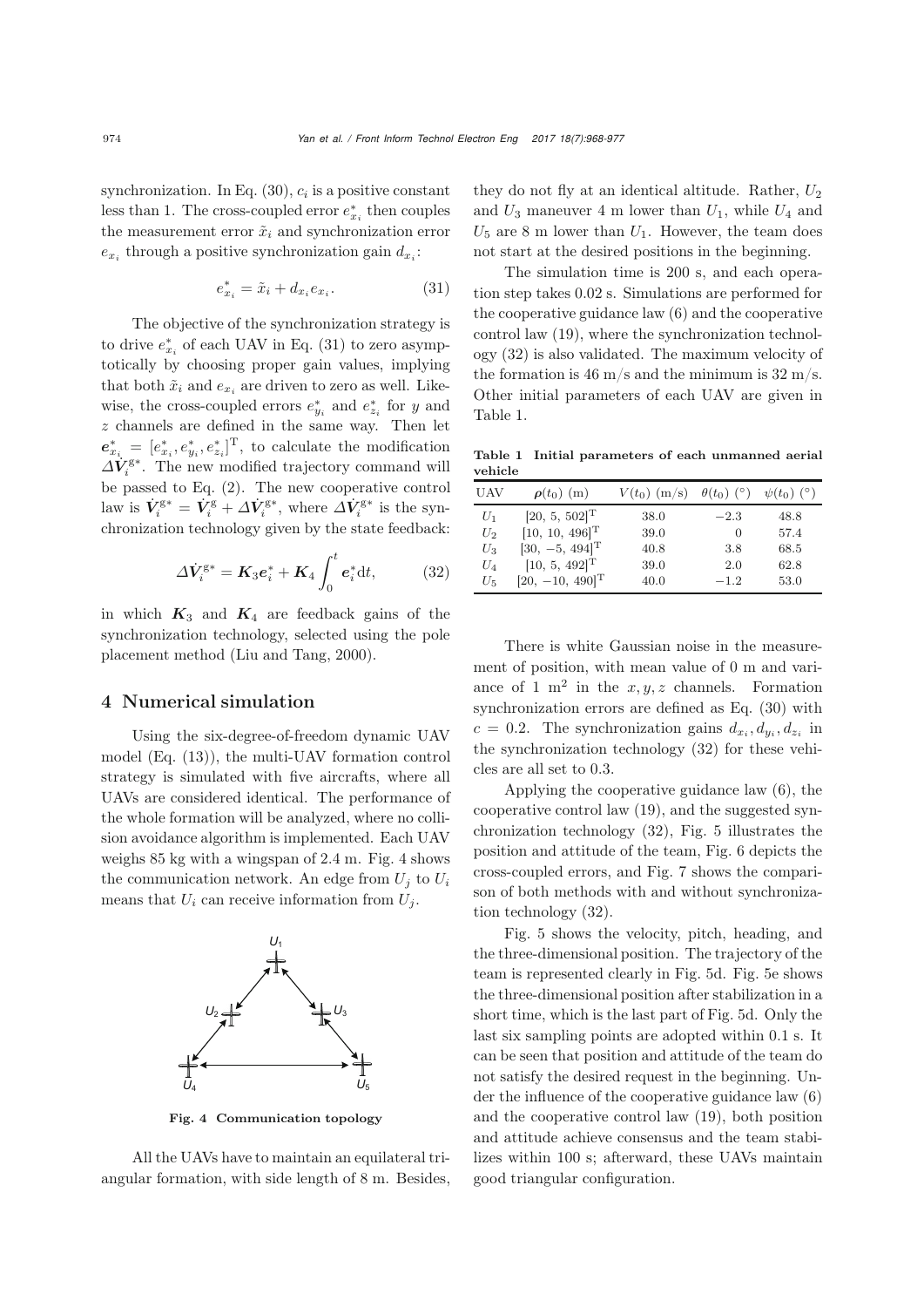

Fig. 5 Position and attitude of the formation: (a) velocity; (b) pitch; (c) heading; (d) three-dimensional position; (e) local three-dimensional position



Fig. 6 Cross-coupled errors of the formation: (a) velocity errors; (b) pitch errors; (c) heading errors; (d) three-dimensional position errors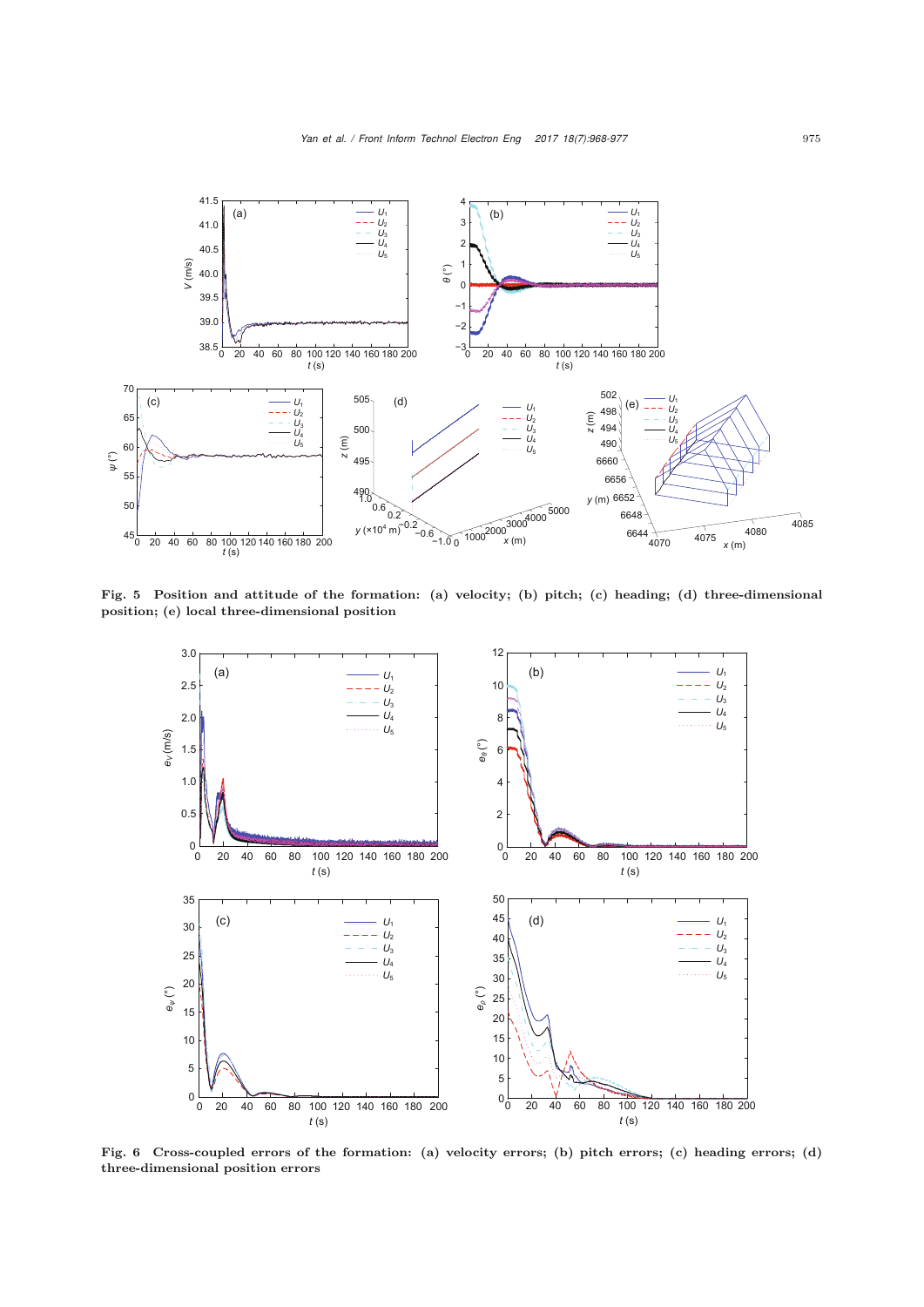

Fig. 7 Cross-coupled errors of the formation with and without synchronization technology: (a) velocity errors; (b) pitch errors; (c) heading errors; (d) three-dimensional position errors

Fig. 6 shows errors of velocity, pitch, heading, and the three-dimensional position. Though there is noise in the measurement of position, the errors decrease and approach zero asymptotically within 100 s, which is in agreement with the position and attitude curves in Fig. 5. Specifically, three-dimensional position errors, which approach zero after 100 s in Fig. 6d, clearly show that the formation shape is kept well. In a word, these curves of errors also validate the effectiveness of the cooperative guidance law (6) and the cooperative control law (19).

To compare the two methods with and without synchronization technology (32), only the error curves of  $U_1$  are chosen as representatives. In Fig. 7, the errors of velocity, pitch, heading, and the three-dimensional position for these two methods are shown together. In comparison, though both methods can stabilize the formation, the effect of depressing measurement errors and synchronization

errors with synchronization technology (32) is better, with smaller steady-state error and faster decreasing speed. Therefore, it is validated that synchronization technology (32) is good at depressing errors and improving control accuracy.

## 5 Conclusions

In this paper, we considered a multi-UAV formation control strategy based on second-order consensus. A cooperative guidance algorithm and a cooperative control algorithm were designed together to maintain a specified geometric configuration. The cooperative guidance law is a second-order consensus algorithm, providing the desired acceleration, pitch rate, and heading rate. The cooperative control law is easy to construct by choosing proper feedback gains. By theoretically analyzing the closedloop stability of the formation system and dividing the deducing process into five steps, the necessary